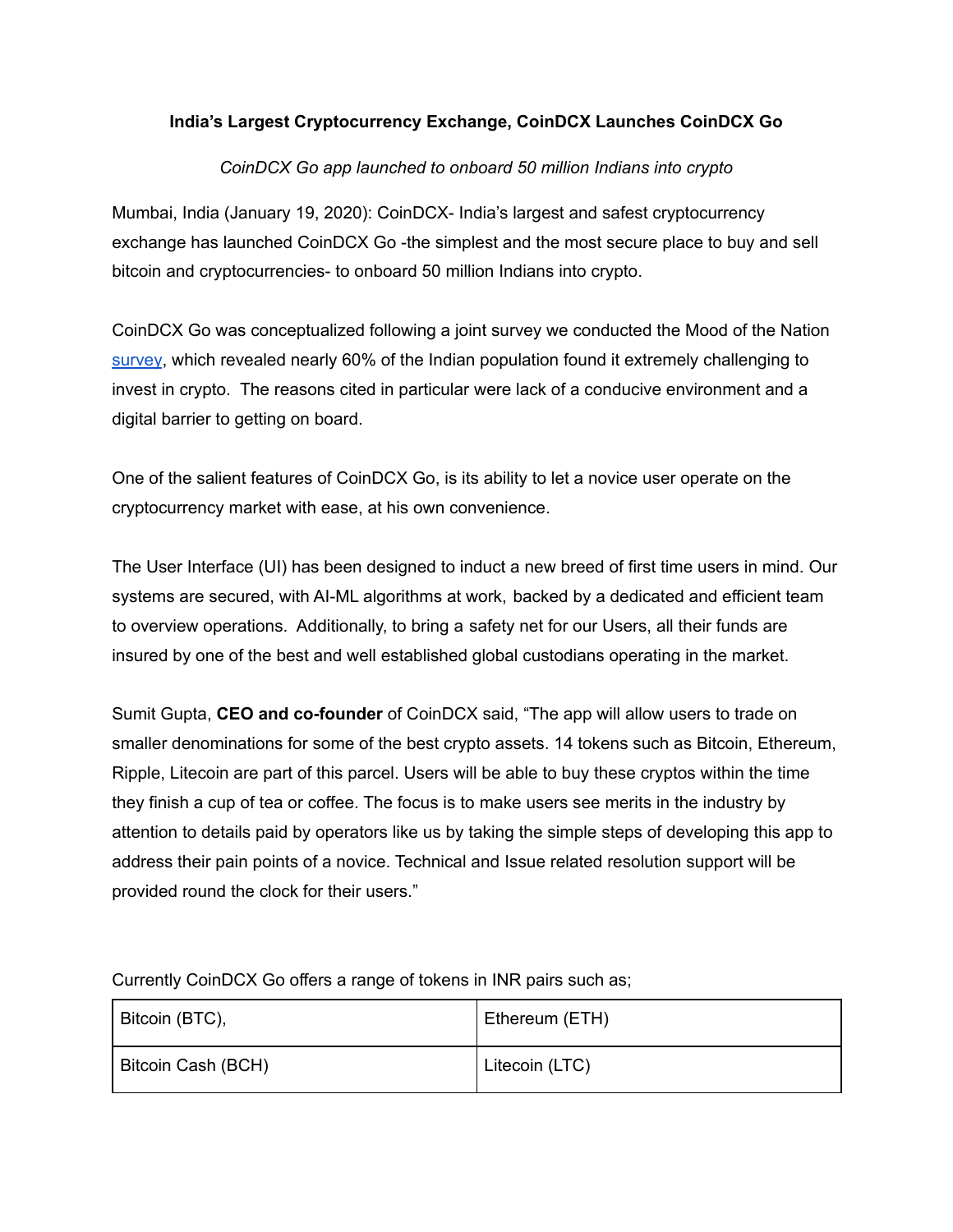| Binance Coin (BNB)    | Chainlink (LINK)            |
|-----------------------|-----------------------------|
| EOS (EOS)             | Tether (USDT)               |
| Cardano (ADA)         | Stellar Lumens (XLM)        |
| Ripple (XRP)          | Basic Attention Token (BAT) |
| Matic Network (MATIC) | Tron (TRX)                  |

These tokens have been vetted by CoinDCX to ensure users are dealing only on the more stable and secured currencies while buying their first cryptocurrency. CoinDCX Go will offer round the clock support services.

Speaking from a development perspective of the app, Neeraj Khandelwal, **co-founder** of CoinDCX said, "We have seen around 20,000 downloads so far. Most of the users are of the age group 22 to 45. This app has been introduced to serve a simple purpose; remove the fear of technology, make the market numbers more understandable and provide the ability to make informed decisions in the crypto universe. A smart investor will regularly invest at least 1 percent of his disposable income for Bitcoins in his investment portfolio. People having faith in the future of technology should do the same. The app just makes the induction easy. Buying Bitcoin on CoinDCXGo will be as easy as using any of the popular apps such as WhatsApp, Instagram, Amazon, or booking your cab through Uber."

The product is sturdy and has a lot of security features, backed by a robust system architecture. 'Since our focus is on the newcomers of the crypto universe, a special emphasis has been placed on ensuring proper inputs are provided at every step, with users being updated about the industry on a regular basis." adds Neeraj.

Currently, there are about 6 million Indians in crypto which is close to 0.5% of the total Indian population. CoinDCX Go allows first time crypto buyers to own cryptocurrency instantly without having to wait for orders to process and will charge 0 fee for deposit and withdrawals.

## **About CoinDCX**